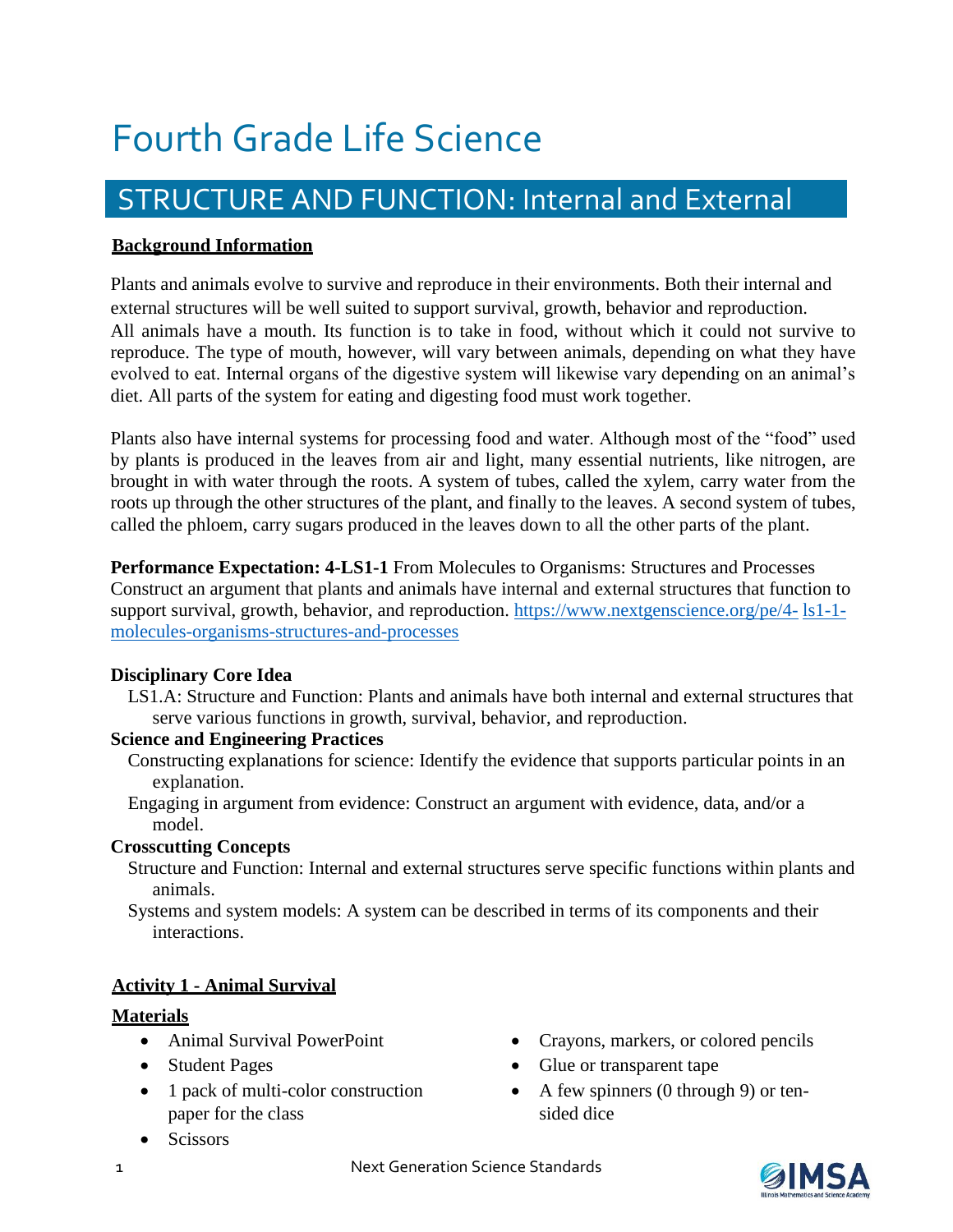# **Suggested Implementation**

Show students a picture of some natural environment that appears hostile to human life. A few examples are included in your resource folder.

Ask the class:

- *Could you survive in this environment?*
- *For how long?*
- *What might you want to bring to help you survive?*

Point out that humans can bring various tools to help them survive. Plants and animals, however, don't generally use tools. They must evolve behaviors and body structures that allow them to survive.

Help students find a partner. Pass out the Student Pages for Activity 1 – Animal Survival.

Ask for volunteers to read the introductory information and Problem statement from the Student Pages. Students can either chose a biome and time, or you can have them use a spinner or die to determine those factors randomly. They may be unfamiliar with some of the biomes. Having a few laptops or reference books available will allow them to discover what a taiga or tundra look like.

Using construction paper, students then create a 3D model of the environment as shown in the instructions. Depending on available time, you may allow them to get very detailed, or just stick with the basics.

Examples can be seen in the slideshow in your resource folder.

Finally, students are asked to imagine what an animal living in that environment might look like. What structures and behaviors would the animal need to survive? Students don't have to describe any real animals. Imaginary beasts are fine! In the next activity they will create one.

# **Activity 2 – Imagine an Animal**

# **Materials**

- Student Pages
- Animal Body sheet (1 per group)
- Heads and Tails sheet (1 per group)
- Digestive Organs sheet (1 per group)
- Transparent tape or glue sticks
- Scissors
- Markers, crayons, or colored pencils

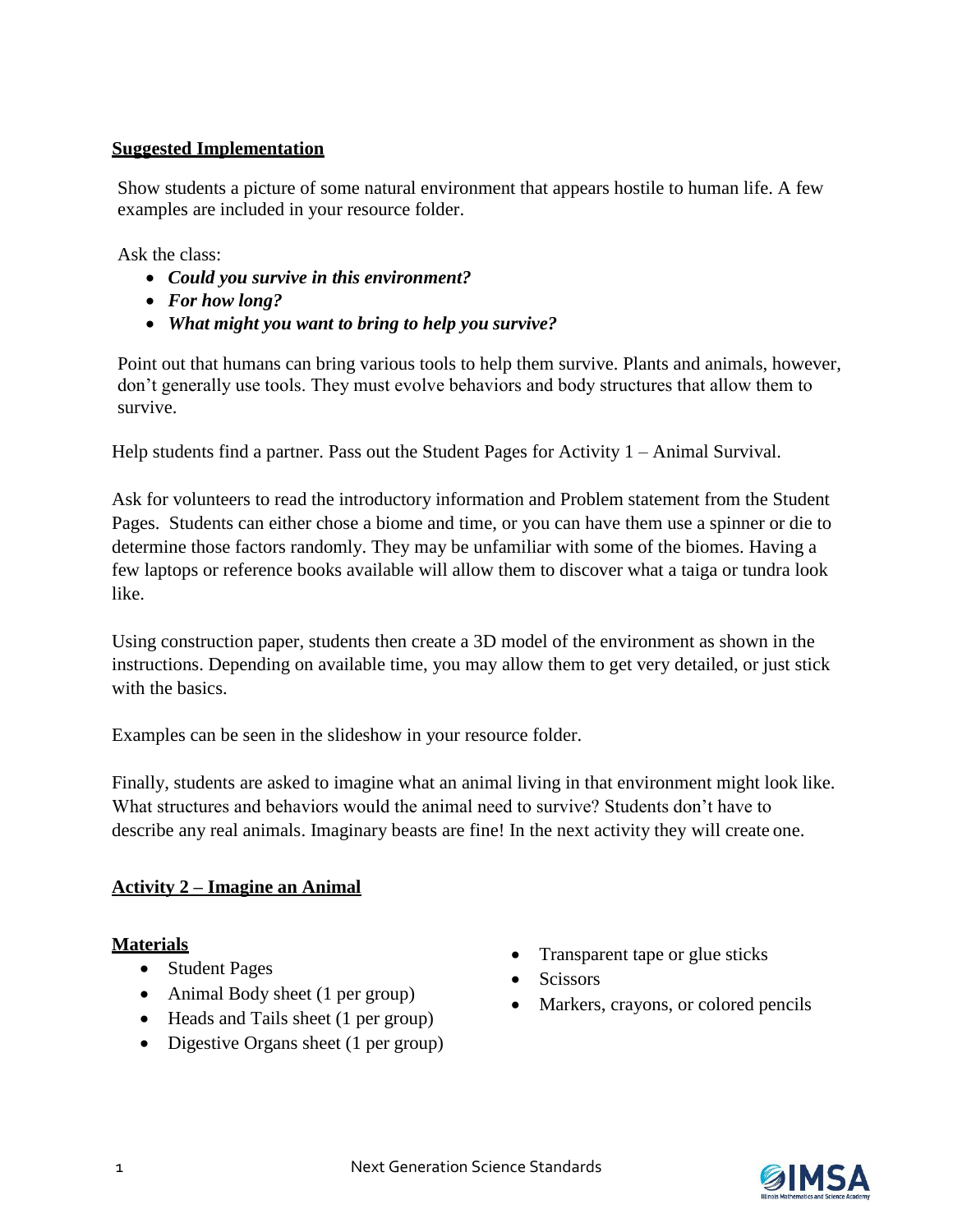# **Suggested Implementation**

Pass out the Student Pages for Activity 2 – Imagine an Animal.

Ask for volunteers to read the introductory information and Problem statement from the Student Pages.

Step 1 is just a review of what students did in the previous activity.

Each group gets one *Animal Body* sheet, one *Heads and Tails* sheet, and one *Digestive Organs* sheet.

Steps 2 through 9 explain how to select appropriate structures from which to assemble the imaginary animal.

#### *A note on reproduction:*

*The topic of reproduction can bring on blushing, giggling, or puzzlement very quickly. These are all perfectly reasonable reactions. In this activity, reproduction is simply the way two imaginary animals make their offspring (imaginary baby animals). The only part which students are asked to consider is step #1 – one animal getting the attention of another. The rest can remain a mystery, unless you want go further in your discussions. Of course, animals can't even get to step #1 unless they can survive in their environment. Anything which helps them survive while young also helps them reproduce once they become adults.*

Step 10 gives each student group an opportunity to present their animal and its environment to the class. They should describe the structures and behaviors of the animal and explain how they work together to help the animal survive and reproduce.

A slide show with examples of imaginary animals and their environments can be found in your resource folder.

# **Activity 3 – Inside Plants**

#### **Materials**

- Student Pages
- 3 Stalks of Celery per group
- Red Food Coloring
- Hand Lenses
- $\bullet$  Cups
- Water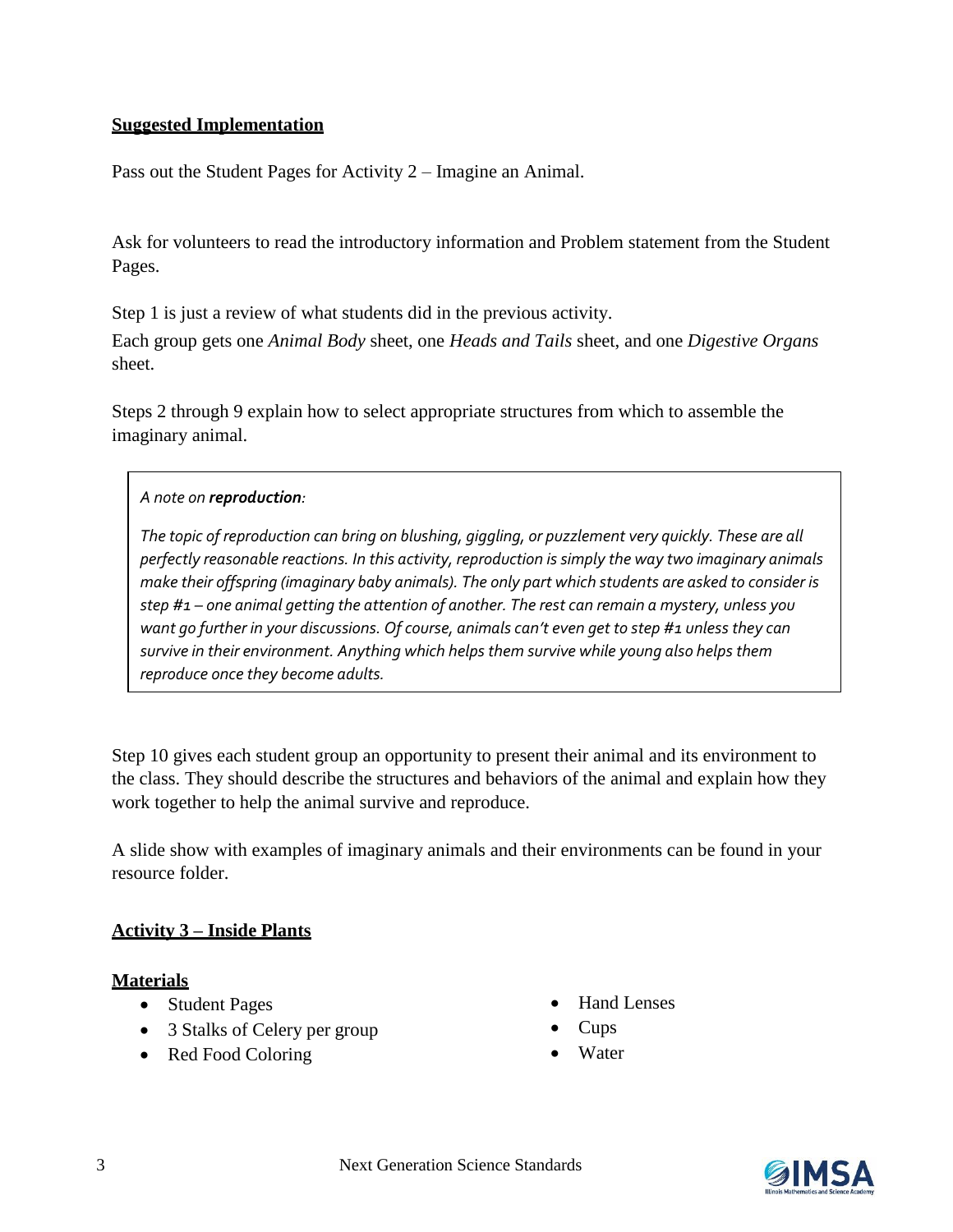# **Suggested Implementation**

Hand out student pages and ask for volunteers to read to introductory information and problem statement.

Give each group (of two or three students) one stalk of celery. Encourage them to make detailed observations of the exterior. Then suggest they break and pull it apart to look for interior structures.

Show students the cups, water, and food coloring and ask them to consider how these materials might be used to see and explore any structures inside the celery. Have them record a plan in

writing or pictures for your approval. Only after you approve their plan should you let them begin. Allow students to proceed with any plan (even one that won't work) as long as it is safe.

Many students may already be aware of the way celery will draw colored water up from a cup. Even so, don't assume they know, and don't let-on that you know. Allow those who have never seen this to discover it themselves or by seeing another group do it. Don't stop the activity just by observing the fact. Have students dissect the colored celery to see in detail what structures are actually involved. Have them compare the results between groups and discus why some celery drew in the colored water better than others.

Tips for Success:

- Fresh celery works best. Try to buy it the day before the activity.
- Buy celery with leaves still at the top.
- If you keep it overnight in your refrigerator, be sure it doesn't freeze. As water freezes, ice expands, rupturing the cell walls.
- Cut off the bottoms of the stalk on the morning you plan to use them.
- The water should have several drops of food coloring in it. Blue and red food coloring tend to create the best visual contrast in the celery.

#### **Assessment**

The following single point rubric can be used to assess student understanding. For each of the four criteria listed below, either circle the proficient description or add notes to a box indicating why the student's performance was either lacking or exceptional.